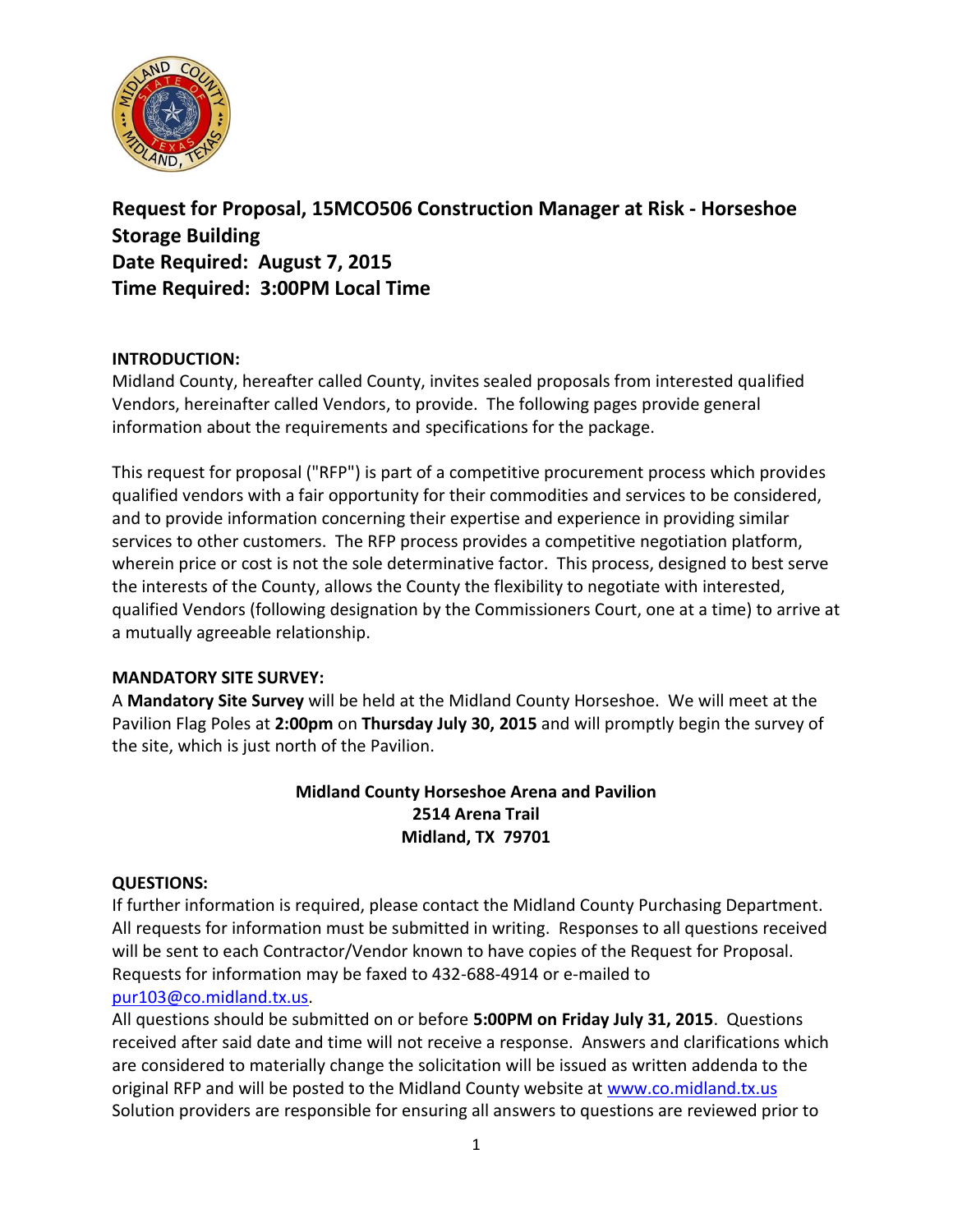bid submittal and that all issued added are properly acknowledged with their submitted proposal response. Midland County will not be responsible for any verbal exchange between the vendor and an employee of Midland County.

### **COPIES AND RECEIPT:**

Please submit one (1) original, three (3) copies, and an electronic copy on USB drive of the proposal. **An executed copy of the Proposal Affidavit SIGNED AND NOTARIZED (Page 7) must be included in each submission.** Please note that if no Proposal Affidavit is included, the response will be rejected. Midland County is exempt from all state and federal taxes. Tax exempt certificates are available upon request.

All responses should be submitted in a sealed envelope, marked on the outside**,** 

## **Construction Manager at Risk - Horseshoe Storage Building for Midland County 15MCO506**

### **\_\_\_\_\_\_\_\_\_\_\_\_\_\_\_\_\_\_\_\_\_\_\_\_ Company Name**

Responses must be received by **3:00PM Local Time Friday August 7, 2015**. Late proposals will be rejected and returned without being opened. The clock in the Purchasing Agent's office is the official time piece for this submission. If interested, Contractors may use mail or express systems to deliver their proposal to the Purchasing Department; they should insure that they are tendered to the carrier in plenty of time to reach the Purchasing Department by the time and date required. Facsimile transmitted proposals shall not be accepted.

**SUBMISSION LOCATION:** All bids which are mailed, shipped, delivered, etc. should be addressed as follows:

## **Midland County Purchasing Department**

Midland County Courthouse Attention: Kristy Engeldahl, Purchasing Agent 500 N. Loraine Street, Suite 1101 Midland, Texas 79701

### **DOCUMENTATION SUBMISSION:**

The respondent must submit all required documentation. Failure to provide requested information may result in rejection of the proposal.

## **ALTERATION OF PROPOSAL:**

A proposal may be altered, modified or amended by a Vendor at any time, prior to the time and date set forth above as the submission deadline. Alterations, modifications or amendments to a proposal must be made in the offices of the Purchasing Department. Any interlineations, alteration or erasure made on a proposal before the submission deadline must be initialed by the signer of the proposal, guaranteeing authenticity. A proposal may not be altered, modified or amended after the submission deadline.

### **WITHDRAWAL:**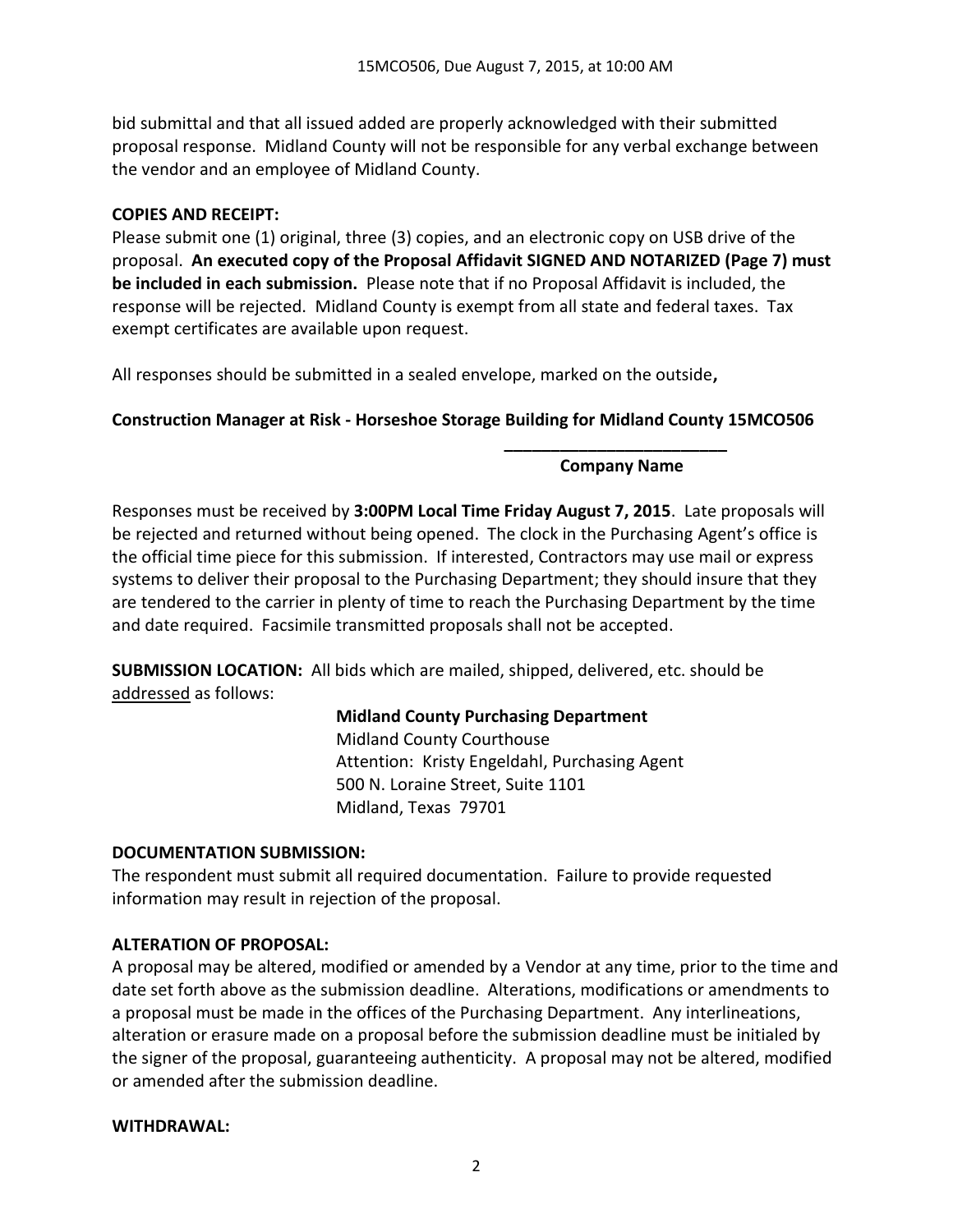A proposal may not be withdrawn or canceled by the respondent for a period of sixty (60) days following the date designated for the receipt of proposals, and respondent so agrees upon submittal of their proposal.

## **CONFLICT OF INTEREST:**

No public official shall have interest in this contract, in accordance with Vernon's Texas Codes annotated Local Government Code Title 5, Subtitle C, Chapter 171. Vendor is required to sign affidavit form included in Proposal documents.

## **SILENCE OF SPECIFICATIONS:**

The apparent silence of these specifications as to any detail of the apparent omission from it of a detailed description concerning any point, shall be regarded as meaning that only the best commercial practices are to prevail. All interpretations of these specifications shall be made on the basis of this statement.

## **CONFIDENTIALITY:**

Contents of the proposals will remain confidential until the contract is awarded. At that time the contents will be made public under the Texas Public Information Act; except for any portion of a proposal which has been clearly marked as a trade secret or proprietary data (the entire proposal may not be so marked). Proposals will be opened, and the name of the firm submitting the proposal read aloud, acknowledged, at **3:30PM, Friday August 7, 2015**, in the Purchasing Department Conference Room located in the Midland County Courthouse, Suite 1101. All respondents or other interested parties are invited to attend the opening.

Vendor are hereby notified that the Owner strictly adheres to all statutes, court decisions, and opinions of the Texas Attorney General with respect to disclosure of public information.

## **ADDITIONAL INFORMATION AND DEMONSTRATION, NEGOTIATIONS:**

Prior to award, selected Vendors may be asked to provide further information concerning their proposal, up to and including presentations/demonstrations. The Midland County Commissioners Court reserves the right to reject any and all proposals or waive formalities as deemed in the best interests of Midland County. The County may also enter into discussions and revisions of proposals after submission and before award for the purpose of obtaining the best and final offer, and to accept the proposal deemed most advantageous to Midland County.

This request for proposal (RFP) is part of a competitive procurement process which is designed to best serve the interests of the County in obtaining complicated commodities and/or services. It also provides interested Contractors with a fair opportunity for their goods and services to be considered. The RFP process is designed to be a competitive negotiation platform, where price is not required to be the sole determinative factor. Also, the County has the flexibility to negotiate with interested vendors (one at a time) to arrive at a mutually agreeable relationship. Negotiations will be arranged with vendors in a hierarchal order, starting with the vendor selected as the primary. If a contract cannot be negotiated, negotiations will, formally and in writing, end with that Vendor and proceed to move to the second vendor, and so forth until a contract is negotiated.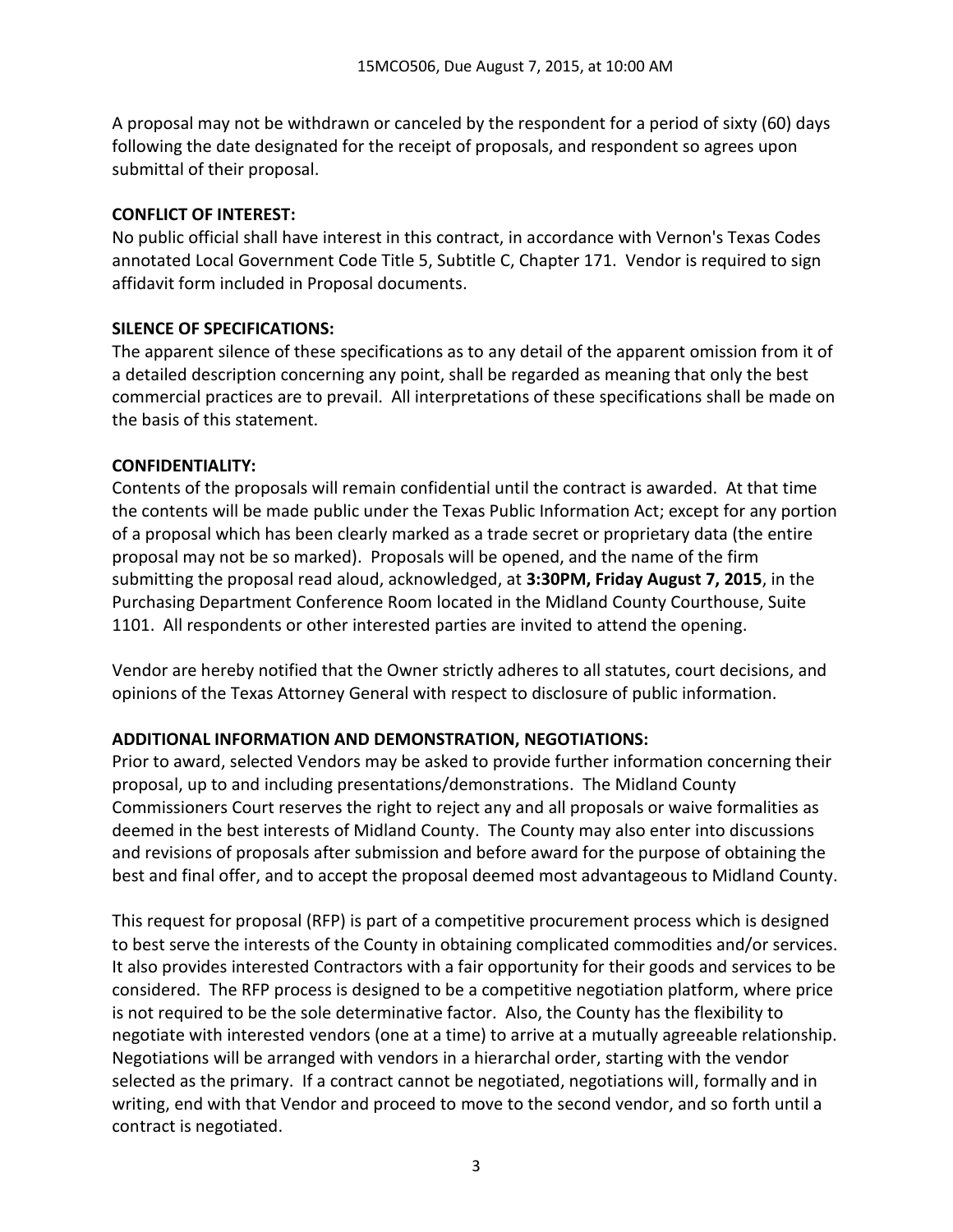### **RIGHTS OF THE CONTRACTING AUTHORITY:**

Midland County reserves the right to withdraw this RFP at any time and for any reason. Midland County also has the right to terminate its selection process at any time and to reject all responses, or all proposals. Receipt of the proposal materials by Midland County or submission of a proposal to Midland County confers no rights upon the vendor nor obligates Midland County in any manner.

Vendor must agree to Midland County's Standard Terms and Conditions which are set forth in attached documentation.

All costs associated with the preparation or submittal of proposals shall be borne by the vendor, and no cost shall be sustained by Midland County.

### **ORAL COMMITMENT:**

Vendors should clearly understand that any verbal representations made or assumed to be made during any discussions held between representatives of an vendor and any Midland County personnel or official are not binding on Midland County.

### **WAIVER OF CLAIMS:**

Submission of a proposal indicates Vendor's acceptance of the evaluation technique and Vendor's recognition that some subjective judgments must be made by the County during the determination of qualification.

### **SELECTION CRITERIA:**

Price is a primary consideration, however, it is not the only consideration to be used in the selection. The product and/or service to be provided is also of major importance. Midland County will require that the successful vendor provide a representative for all County related business, service, billing, installation, activation and termination of said service. The evaluation criteria and factors are identified on pages 9 and 10.

### **ORDINANCES AND PERMITS:**

The Contractor/Vendor agrees, during the performance of the work, to comply with all applicable Federal, State, or local code and ordinances.

### **INVOICES:**

Invoices are to be mailed to P.O. Box 421, Midland, Texas 79702 and should cite the applicable Purchase Order Number. Any and all notices or other communications required or permitted by any contract awarded as a result of this RFP shall be served on or given to Midland County, in writing, by personal delivery to the Purchasing Agent of Midland County, Texas, or by deposit with the United States Mail, postage prepaid, registered or certified mail, return receipt requested, addressed to the Midland County Purchasing Agent 500 N. Loraine Suite 1101 Midland, TX 79701, or at such other address as may have been specified by written notice to Vendor.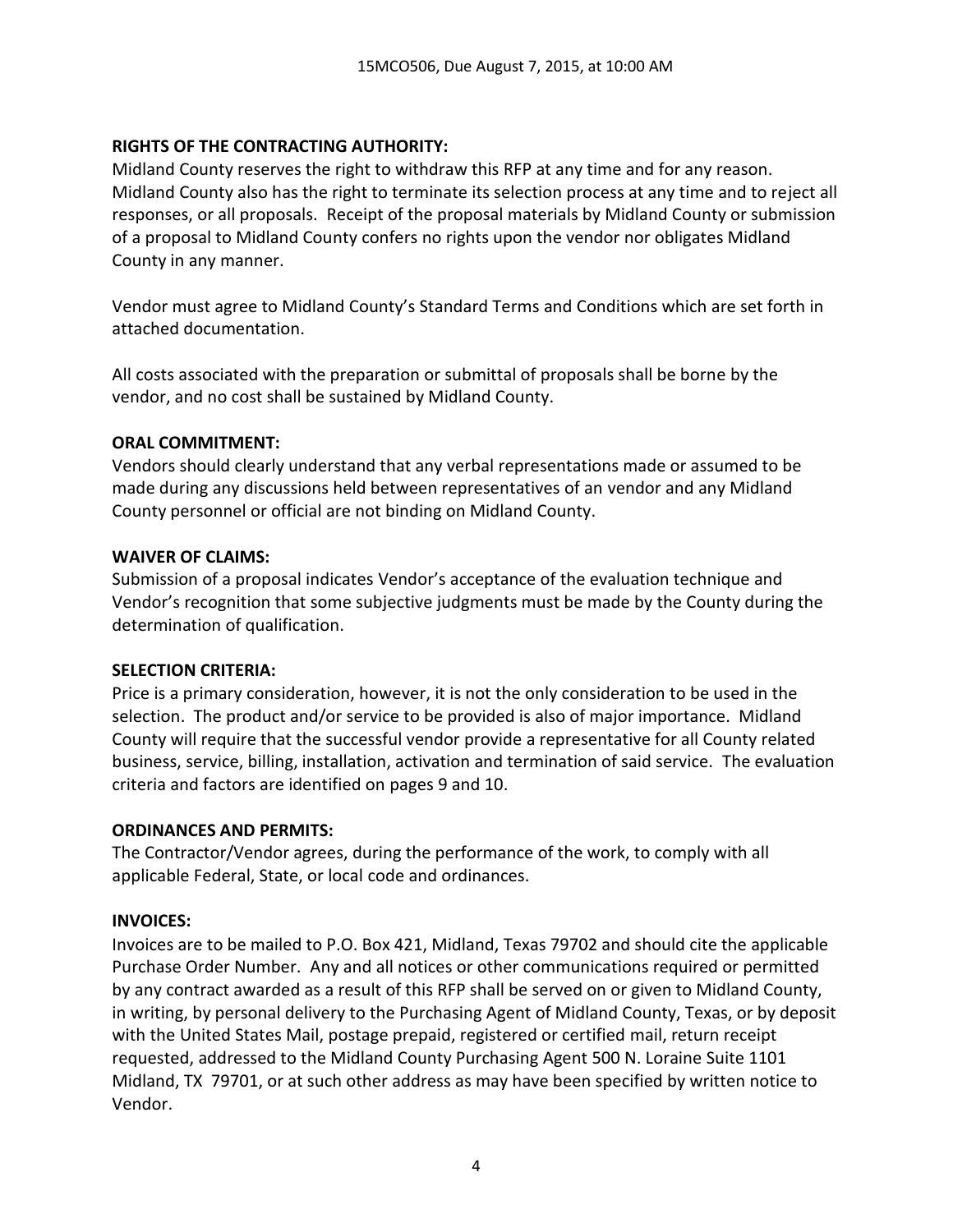## **INSURANCE:**

The awarded Vendor will maintain such insurance as will protect the Vendor and the County from claims under the Workers' Compensation Acts, and any amendments thereof, and from any other claims for damages from personal injury, including death, which may arise from operations under this agreement, whether such operations be by themselves or by any sub-Contractor, or anyone directly or indirectly employed by either of them. Current Certificate of such insurance shall be furnished to Midland County and shall show all applicable coverage(s).

## **Other insurance requirements are:**

-General Liability with a \$1,000,000 per occurrence limit and \$2,000,000 general aggregate. -Commercial Automobile Liability with a limit of no less than \$1,000,000. The coverage will also extend liability to hired and non-owned autos.

-Workers' Compensation with limit of \$1,000,000 for Employers Liability.

-We also require a minimum umbrella (or follow form excess policy covering over general liability, auto liability and workers compensation) of no less than \$2,000,000.

-Builders Risk coverage with a full replacement value. The policy will have both the Contractor and Midland County as named insureds. This will include coverage for Contractors and Subcontractors of All Tiers.

- Construction Manager Professional Liability Insurance (also known as Construction Managers Errors & Omissions Insurance, or Construction Management Firm E&O) in an amount of no less than \$1,000,000. If coverage is written on a claims made form, the coverage shall be kept in force for no less than two years after the completion of the project. A standard general liability policy will be accepted only if specifically endorsed to include Construction Manager at Risk.

Midland County will require the selected Vendor to name Midland County as an additional for both the general liability and auto liability. A waiver of subrogation in favor of the County is required for the workers compensation. If the additional insured status or waiver of subrogation is not blanket, please send a copy of the actual endorsements prior to commencement of any work.

Midland County will require the selected Vendor to name Midland County as an additional named insured and provide a waiver of subrogation prior to making a contract.

# **INDEMNIFICATION:**

The Vendor shall defend, indemnify and save whole and harmless the County and all its officers, agents and employees from and against any and all demands, claims, suits, or causes of action of any character, name, kind or description brought for, or on account of, arising out of or in connection with the Vendor's performance or non-performance of any obligation of Vendor or any negligent act, misconduct or omission of the Vendor in the performance of its contractual obligations. The Vendor shall defend, indemnify, save, and hold harmless the County and its officers, agents, representatives and employees from and against any and all demands, claims, suits, or causes of action of any character, name, kind or description brought for, on account of, arising out of or in connection with Vendor's product or service.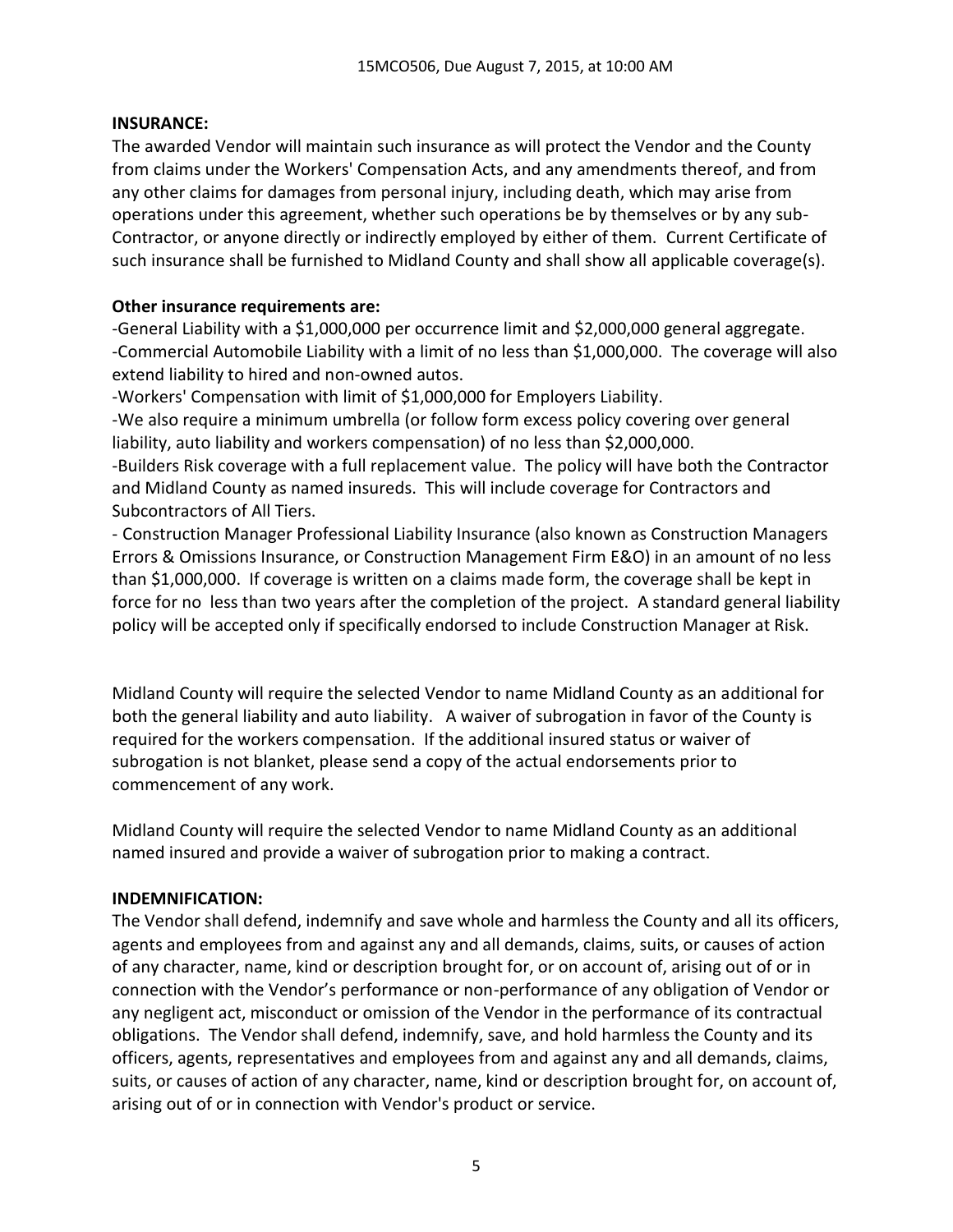## **STATUS OF INDEPENDENT CONTRACTOR:**

Vendor shall be considered an independent contractor, for all purposes. Vendor will not at any time, directly or indirectly, act as an agent, servant, representative or employee of the County. Vendor will not take any action which is intended to create any commitments, duties, liabilities or obligations on behalf of the County, without prior written consent of the County.

### **PARTIAL INVALIDITY:**

In the event any one or more of the provisions contained in this RFP or any contract resulting therefore, for any reason, be held to be invalid, illegal or unenforceable in any respect, such invalidity, illegality or unenforceability shall not affect any other provision of this RFP or any contract resulting therefore and this RFP or the contract resulting therefore shall be construed as if such invalid, illegal or unenforceable provision had never been contained herein.

### **CONTRACT TERMINATION:**

Non-performance of the Vendor/Contractor in terms of specifications or noncompliance with terms of this contract shall be basis for termination of the contract by the County. Termination in whole or in part, by the County may be made at its option and without prejudice to any other remedy to which it may be entitled at law or in equity, or elsewhere under this contract, by giving (60) sixty days written notice to the Contractor/Vendor with the understanding that all work being performed under this contract shall cease upon the date specified in such notice. The County shall not pay for work, equipment, services or supplies which are unsatisfactory. Contractor/Vendor may be given reasonable opportunity prior to termination to correct any deficiency. This, however, shall in no way be construed as negating the basis for termination for non-performance. The right to terminate the notice thereof is controlled by these proposal specifications and is not subject to being altered by contract.

### **LAW GOVERNING:**

The parties under contract shall be subject to all Federal laws and regulations, and all rules and regulations of the State of Texas. The laws of the State of Texas shall govern the interpretation and application of the contract; regardless of where any disagreement over its terms should arise or any case of action arise.

### **REMEDIES:**

The successful vendor and Midland County agree that both parties have all rights, duties, and remedies available as stated in the Uniform Commercial Code.

### **VENUE:**

It is hereby agreed that the contract will be made in Midland, Midland County, Texas, and any dispute arising as a result of it shall be governed by the laws of the State of Texas for the purpose of any law suit, and the parties agree that such lawsuit shall be brought in Midland County, Texas.

### **FUNDING CONTINGENCY:**

Any contract awarded pursuant to this RFP shall be contingent on sufficient funding and authority being made available in each fiscal period by the appropriate officials of Midland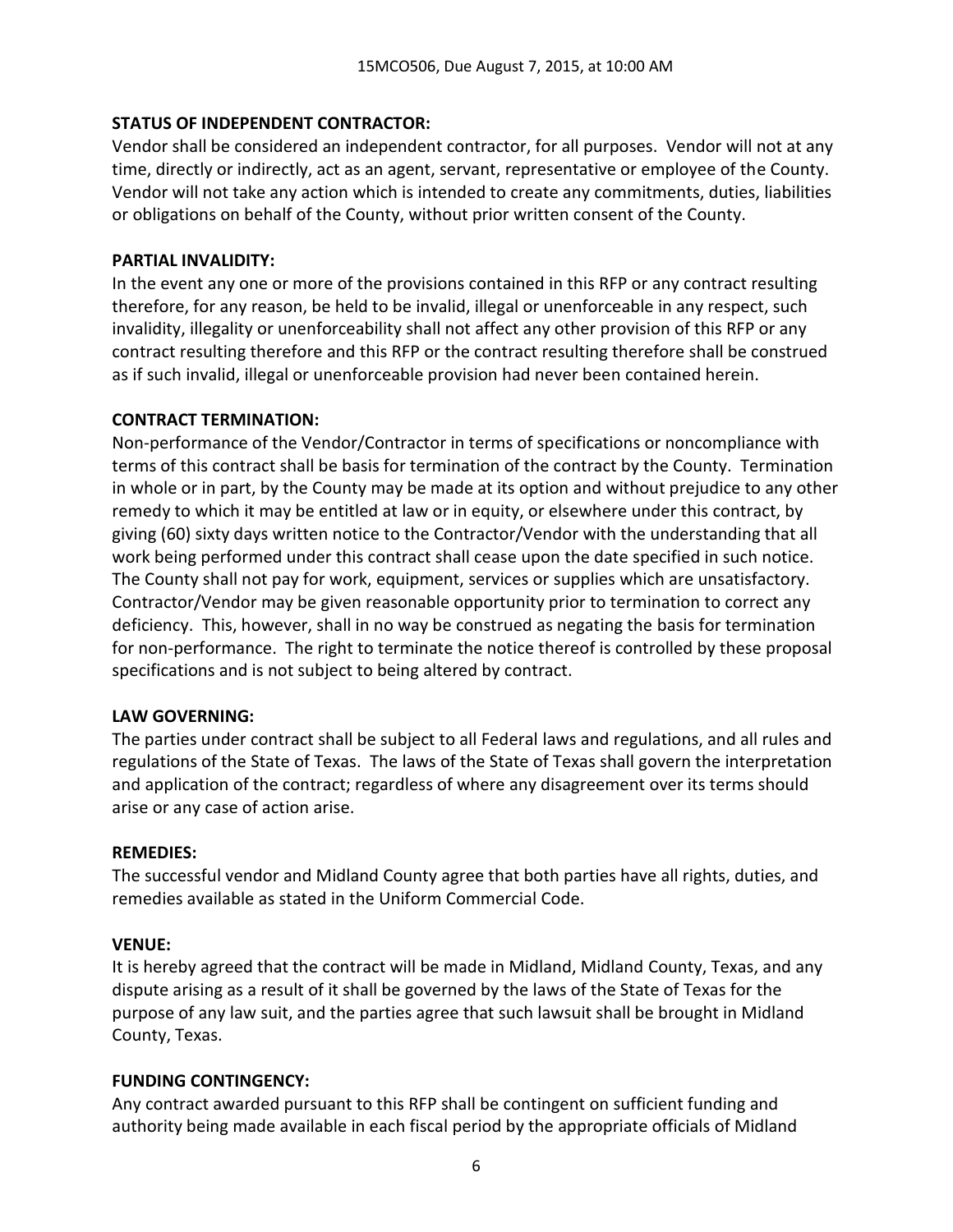County. If sufficient funding or authority is not made available, the contract shall become null and void.

## **ASSIGNMENT:**

The Contractor shall not sell, assign transfer or convey this contract in whole or in part, without the prior written consent of the County.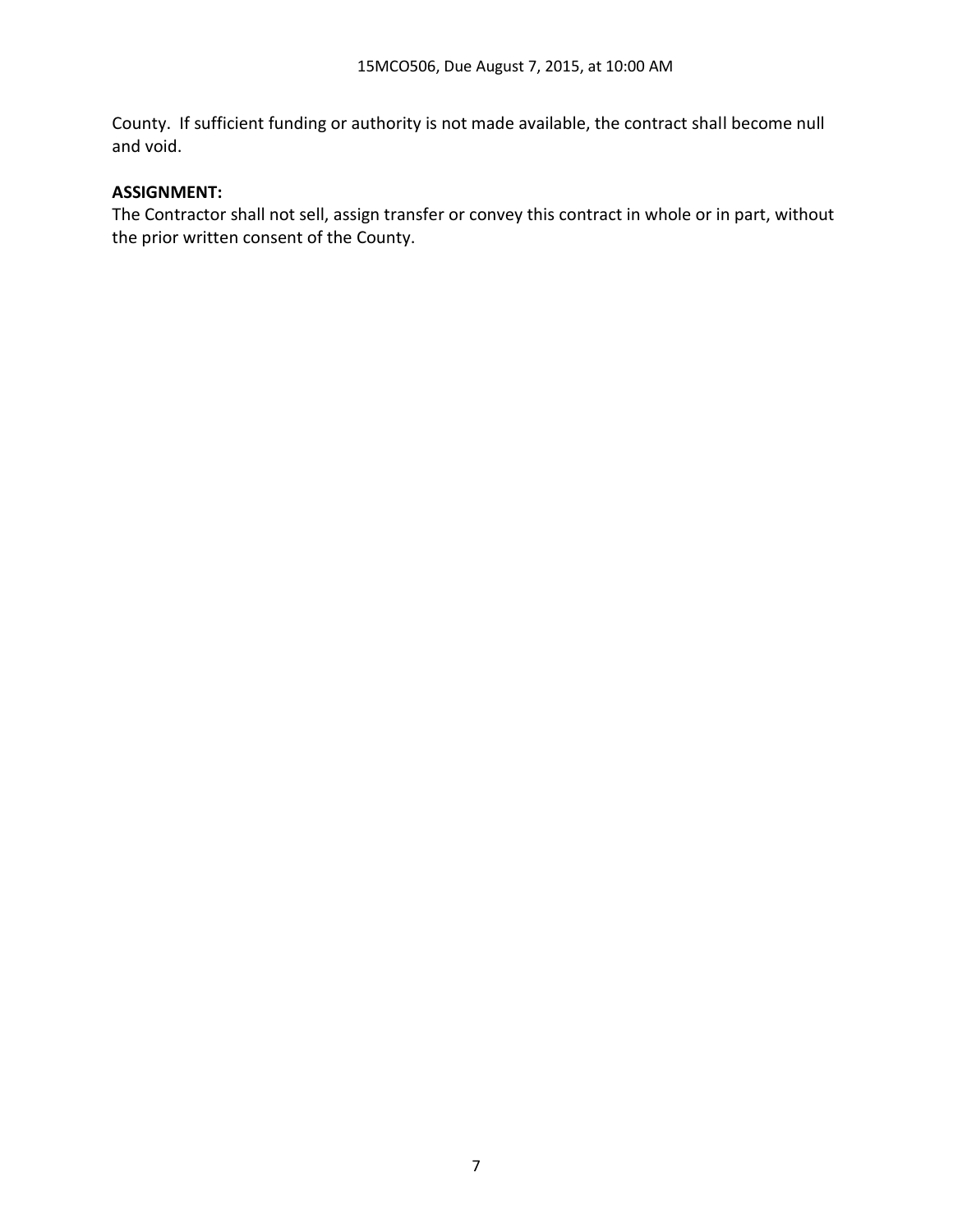## **REQUIRED FORM COMPANY AFFIDAVIT**

The affiant, The affiant,  $\frac{1}{2}$  is tates with respect to this submission to County:

I (we) hereby certify that if the contract is awarded to our firm that no member or members of the governing body, elected official or officials, employee or employees of said County, or any person representing or purporting to represent the County, or any family member including spouse, parents, or children of said group, has received or has been promised, directly or indirectly, any financial benefit, by way of fee, commission, finder's fee or any other financial benefit on account of the act of awarding and/or executing a contract.

I hereby certify that I have full authority to bind the company and that I have personally reviewed the information contained in the RFP and this submission, and all attachments and appendices, and do hereby attest to the accuracy of all information contained in this submission, including all attachments and exhibits.

I acknowledge that any misrepresentation will result in immediate disqualification from any consideration in the submission process.

I further recognize that County reserves the right to make its award for any reason considered advantageous to the County. The company selected may be without respect to price or other factors.

| Type of business organization (corporation, LLC, partnership, proprietorship) |
|-------------------------------------------------------------------------------|
|                                                                               |
|                                                                               |
|                                                                               |

Notary Seal Below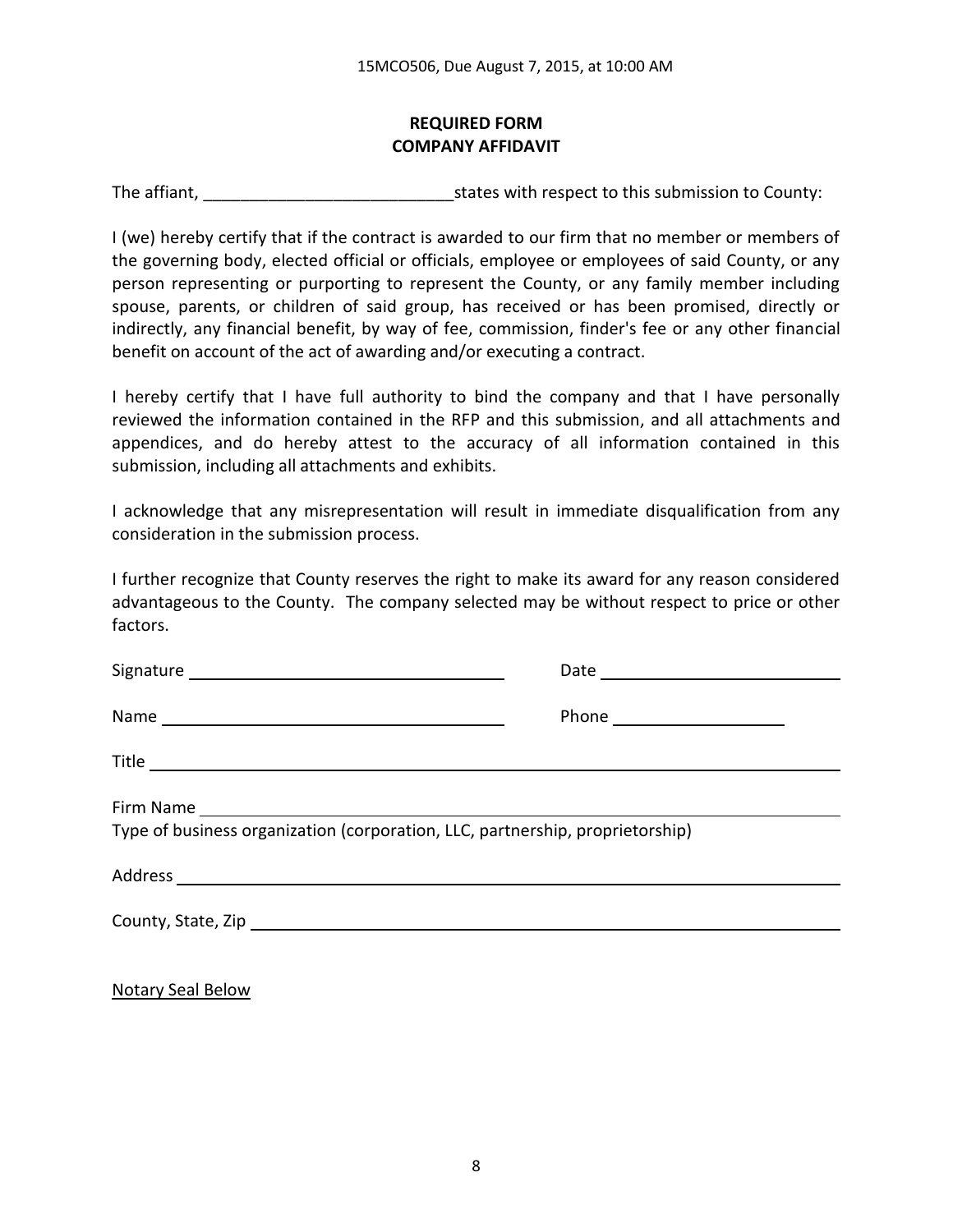## **SPECIFICATION**

### **PURPOSE:**

It is Midland County's intent to hire a construction manager at risk to build a storage building. The construction manager at risk must gather all necessary permits and equipment for the construction of the building. The design may be preplanned, but must be approved by Midland County. The purpose of said building is to provide the necessary storage space for the Midland County Horseshoe.

## **SUBCONTRACTOR AND/OR SUPPLIER IDENTIFICATION:**

Should the Bidder subcontract any work, the Bidder shall indicate below the name of each subcontractor and/or supplier the bidder will use in the performance of the contract. The Bidder shall specify the work to be performed by the subcontractor or the materials to be provided by the supplier. Any changes in subcontractor and/or supplier listed below shall require prior approval by the Purchasing Office.

Vendors shall also verify that the Vendor can and will deliver the performance and payment bonds referred to below. In the event that a Vendor cannot make this verification, this may be grounds to reject the Vendor.

The Construction Manager-At-Risk shall deliver performance and payment bonds – in amounts whose penal sums shall be equal to the Project Budget – executed with a surety company authorized to do business in the State of Texas not later than the 10th calendar day after the date the Construction Manager-At-Risk executes the contract or provides the guaranteed maximum price.

## **CONSTRUCTION LOCATION:**

The storage warehouse is to be built north of the Midland County Horseshoe Pavilion.

## **BUILDING SPECIFICATIONS:**

10,000 square feet clear span Standard pitched roof Metal building (color to match the existing buildings) 20ft minimum side walls Concrete slab reinforced to withstand forklift and light truck Plumbing stub up in concrete for a future restroom Gutter and downspouts 3 roll up doors (14'x14') 3 walk through doors Lights overhead and on exterior Electrical outlets throughout Insulated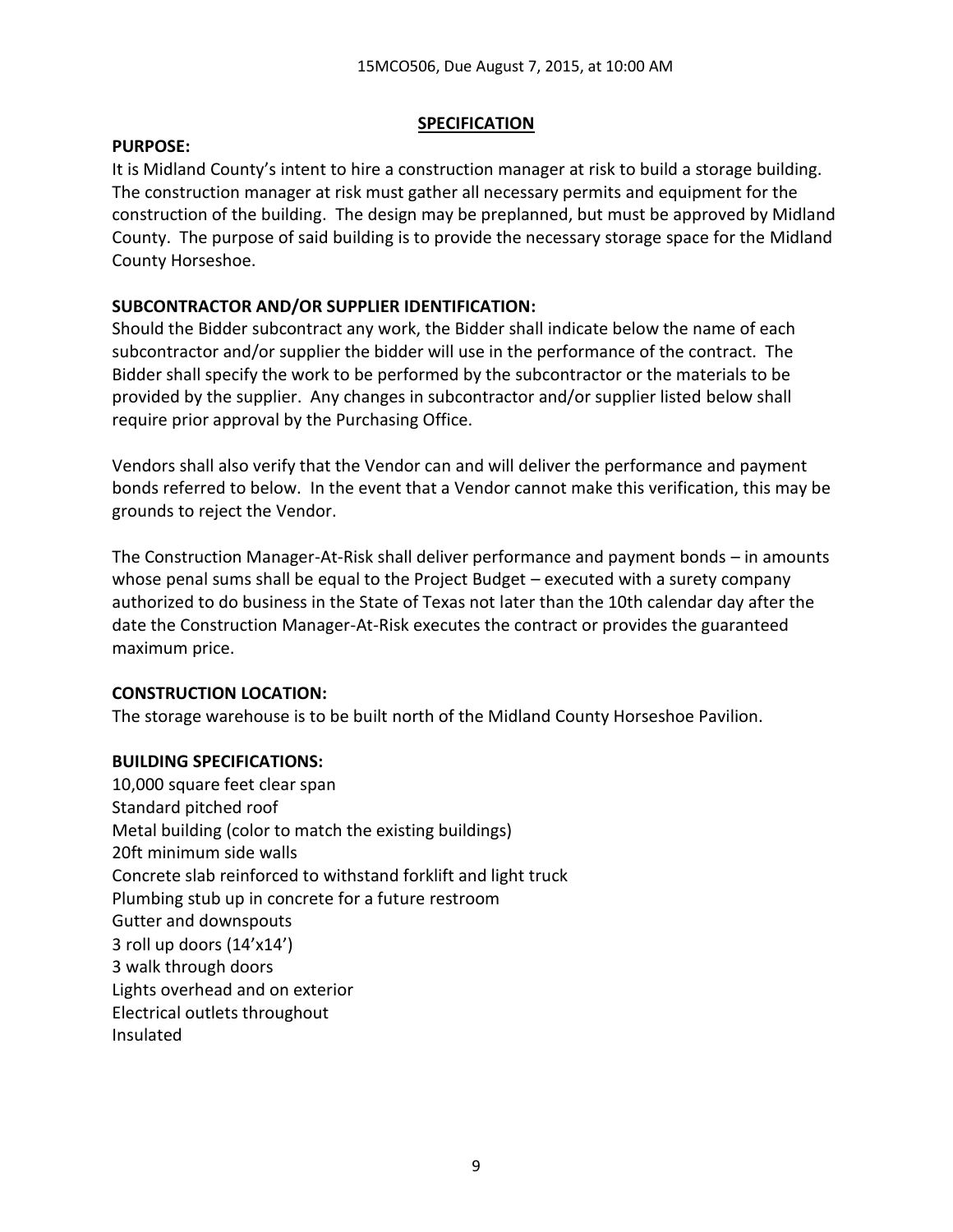## **EVALUATION PROCESS:**

The County will award to the bidder that submits a bid which represents the "best value" to the County. The best value shall not be based solely upon price but the bid which receives the highest cumulative score for each of the evaluation factors delineated herein.

## **CRITERIA:**

Introduction (Executive Summary): 1 page maximum

Tab 1 Previous Related Experience: (25 points, maximum)

- Indicate experience with publicly funded facilities of same approximate size and type as the anticipated project.
- Indicate experience with renovation projects of same approximate size and type as the anticipated project.
- Indicate safety record on previous projects.
- Indicate whether Vendor has had construction contracts terminated prior to completion or whether a bonding company surety has had to pay funds under a bond of the Vendor.

Tab 2 Identity and Location of Vendor: (5 points, maximum)

• Indicate the exact legal name of Vendor, its type of legal organization, its State of organization, its mailing address, the office/business location of the Vendor from which the Project will be managed; and, address Vendor's availability to the Project and the County and the response time.

Tab 3 Personnel: (15 points, maximum) Indicate the following:

- Office Staff qualifications, registrations, experience.
- On-site Staff qualifications, registrations, experience.
- Consultants (if any) discipline, staff size, experience in related projects, location.

Tab 4 Project Management: (5 points, maximum)

- Indicate the total project approach proposed by your firm to provide necessary Construction Manager-At-Risk services – from contract execution through warranty period – including consultation with the County during and after the design of the Project.
- Indicate that all major elements of the work on the Project shall, at the expense of the Vendor, be publicly advertised by Vendor; the Vendor shall receive bids or proposals for such work from trade contractors or subcontractors (which may include Vendor) and said bids and proposals shall be received and accepted in accordance with Texas Government Code Section 2269.255.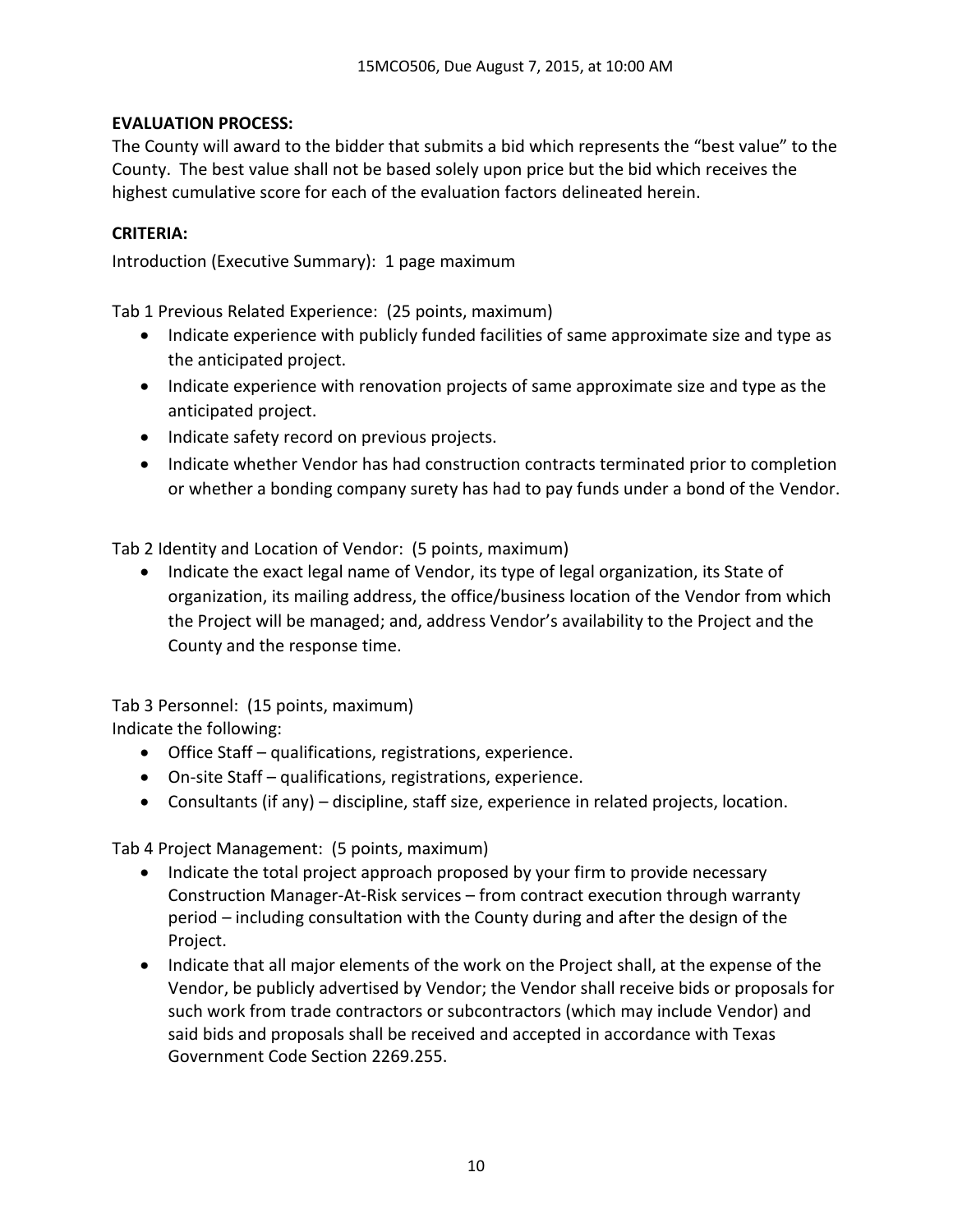Tab 5 Project Schedule: (10 points, maximum)

• Indicate the time required to perform necessary Construction Manager-At-Risk services, including construction timeline, for this project.

Tab 6 References: (Include name, address, and phone number of contact):

(10 points, maximum)

- Indicate (3 minimum) general references who can attest to the Vendor's ability, performance, and safety record.
- Indicate (3 minimum) Public Officials who can attest to the Vendor's ability to meet the County's needs; ability to maintain budgets; and cooperation with officials.
- Indicate (3 minimum) contractor references who can attest to the Vendor's abilities in handling construction management.
- Indicate (3 minimum) architect references who can attest to the Vendor's abilities in value engineering, cost control, and constructability issues.

Tab 7 Cost: (15 points, maximum)

- Indicate the Vendor's proposed fee for Construction Manager-at-Risk services and its price for fulfilling the general conditions of the construction contract.
- Indicate any contingency cost you would include in your budget/guaranteed maximum price;
- Guaranteed Maximum Price for construction shall be established at the earliest possible time.
- Indicate the pro-rata share of subsequently identified savings to be returned to Midland County.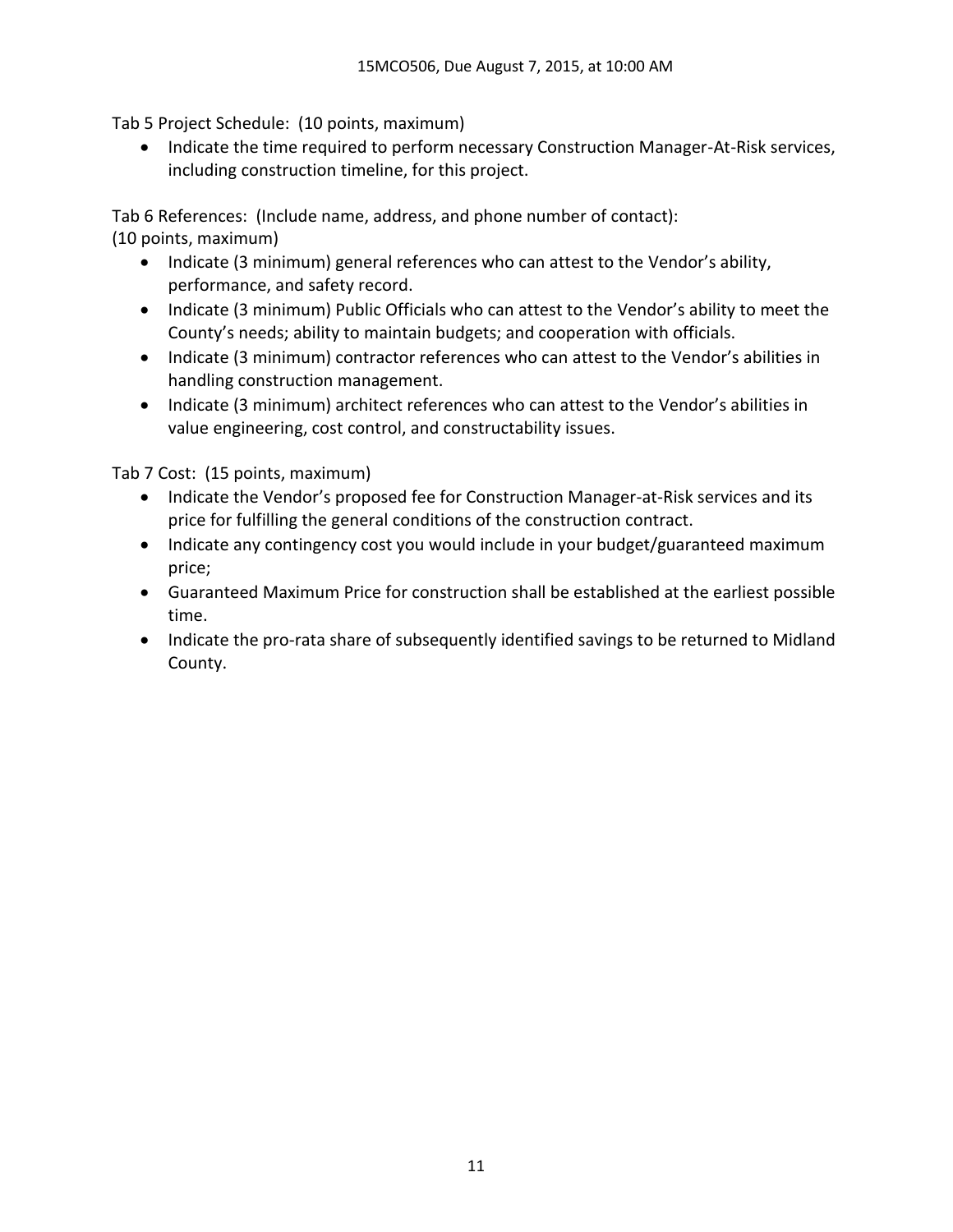#### MIDLAND COUNTY **PURCHASING** STANDARD TERMS AND CONDITIONS

1. PACKING: Seller will package goods in accordance with good commercial practice and mark them clearly. Seller shall bear the cost of packaging. Packaging will facilitate lowest transportation cost and will conform to common carrier requirements. Buyer's count or weight will be final where there are no packing lists.

2. SHIPMENT UNDER RESERVATION PROHIBITED: Shipment under reservation is prohibited and tender of a bill of lading will not operate as tender of the goods.

3. TITLE AND RISK OF LOSS: Title shall remain with the Seller until Buyer takes possession at delivery point. Vendor hereby assigns to purchaser any and all claims for overcharges associated with contract which arise under the antitrust laws of the United States, 15 USCA Section 1 et seq., and which arise under the antitrust laws of the State of Texas, Tex. Bus. & Com. Code, Section 15.01, et seq.

4. DELIVERY AND TRANSPORTATION: Transportation shall be FOB destination, freight prepaid unless provided otherwise. Buyer shall have the right to designate method of transportation.

5. NO PLACEMENT OF DEFECTIVE TENDER: Every tender or delivery must comply with these terms. A tender which does not conform constitutes a breach. Substitute conforming tender may not cure the breach unless made within the contract time.

6. DELIVERY POINT: Place of delivery shall be as set forth on the purchase order. Any change shall require a modification under Clause 20.

7. INVOICES AND PAYMENTS: Seller shall submit separate invoices on each purchase order after each delivery. Invoices shall indicate the purchase order number, shall be itemized and transportation charges, if any, shall be listed separately. A copy of the bill of lading, and the freight waybill when applicable, shall be attached to the invoice. Mail invoices to:

> Midland County Auditor's Department P.O. Box 421 Midland, Texas 79702

Payment shall not be due until the above instruments are submitted after delivery. Suppliers should keep the County Auditor's Office advised of any change in remittance address.

Buyer's obligation is payable only and solely from funds available for the purpose of the purchase. Lack of funds shall render this contract null and void to the extent funds are not available and any delivered but unpaid for goods will be returned to seller by Buyer.

Do not include Federal Excise, State, County or City Sales Tax. County shall furnish tax exemption certificate, if required.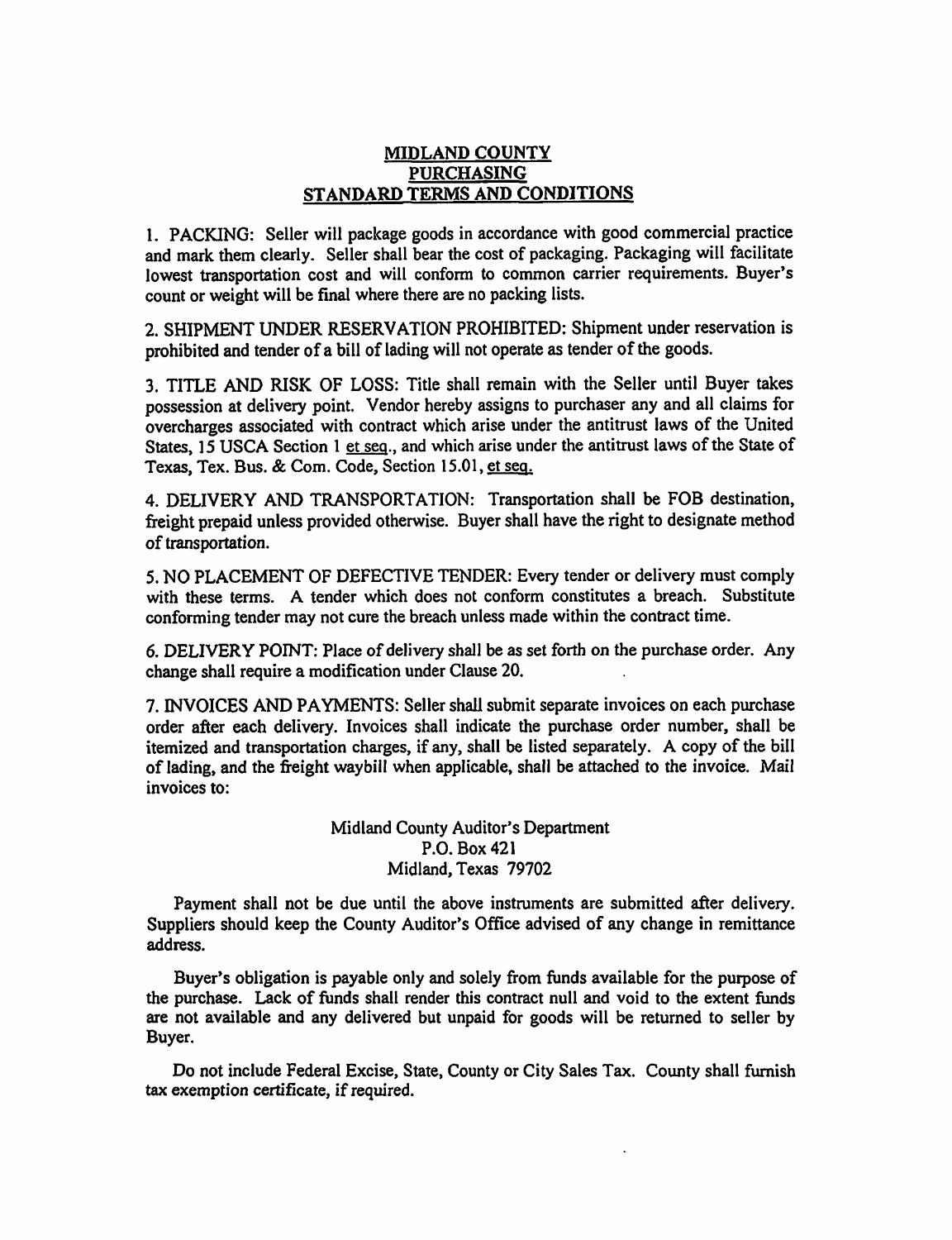Midland County vendor payments are made twice each month after cutoff for auditing transactions on the First and Third Mondays. Payment for the goods or services represented hereby will be made as agreed with Seller BUT NOT EARLIER THAN immediately after the Second or Fourth Monday following the First or Third Monday when compliance with these terms and conditions is certified. Midland County will pay neither interest nor penalty on payments considered late by the Seller.

8. GRATUITIES: The Buyer may, by written notice to the Seller, cancel this without liability to the Buyer if it is determined by Buyer that gratuities, in any form, were offered, breaching Midland County's Purchasing Code of Ethics.

9. SPECIAL TOOLS AND TEST EQUIPMENT: If the price stated on the face hereof includes the cost

of any special tooling or special test equipment fabricated or required by Seller for the purpose of filling

this order, such special tooling equipment and any process sheets related thereto shall become the property of the Buyer, and to the extent feasible, shall be identified by the Seller as such.

10. WARRANTY PRICE: The price to be paid by Buyer shall be that shown on the face of the purchase order or, in the case of competitive bidding, the price contained in Seller's bid, which Seller warrants to be no higher than his current prices on similar orders.

Seller warrants that no person or selling agency has employed or retained to solicit or secure this contract upon an agreement of understanding for commission, percentage, brokerage, or contingent fee excepting bona fide employees of bona fide established commercial or selling agencies maintained by the Seller for the purpose of securing business. For breach, Buyer shall have the right, in addition to any other rights, to cancel this contract without liability to Buyer.

11. WARRANTY PRODUCTS: If Seller shall attempt to limit or exclude any implied warranties, this contract is voidable. Seller warrants that the goods furnished conform to the specifications, drawings, and descriptions listed in the bid invitation or on the purchase order face. In the event of conflict between documents, the specifications shall govern.

12. SAFETY WARRANTY: Seller warrants that the products conform to standards promulgated pursuant to the Occupational Safety and Health Act of 1970.

13. NO WARRANTY BY BUYER AGAINST INFRINGEMENTS: Seller agrees to ascertain whether goods produced in accordance with the specifications will give rise to the claim of any third person for infringement or the like and will hold Buyer harmless in case of such infringement. Buyer makes no warranty that the specifications will not give rise to such a claim.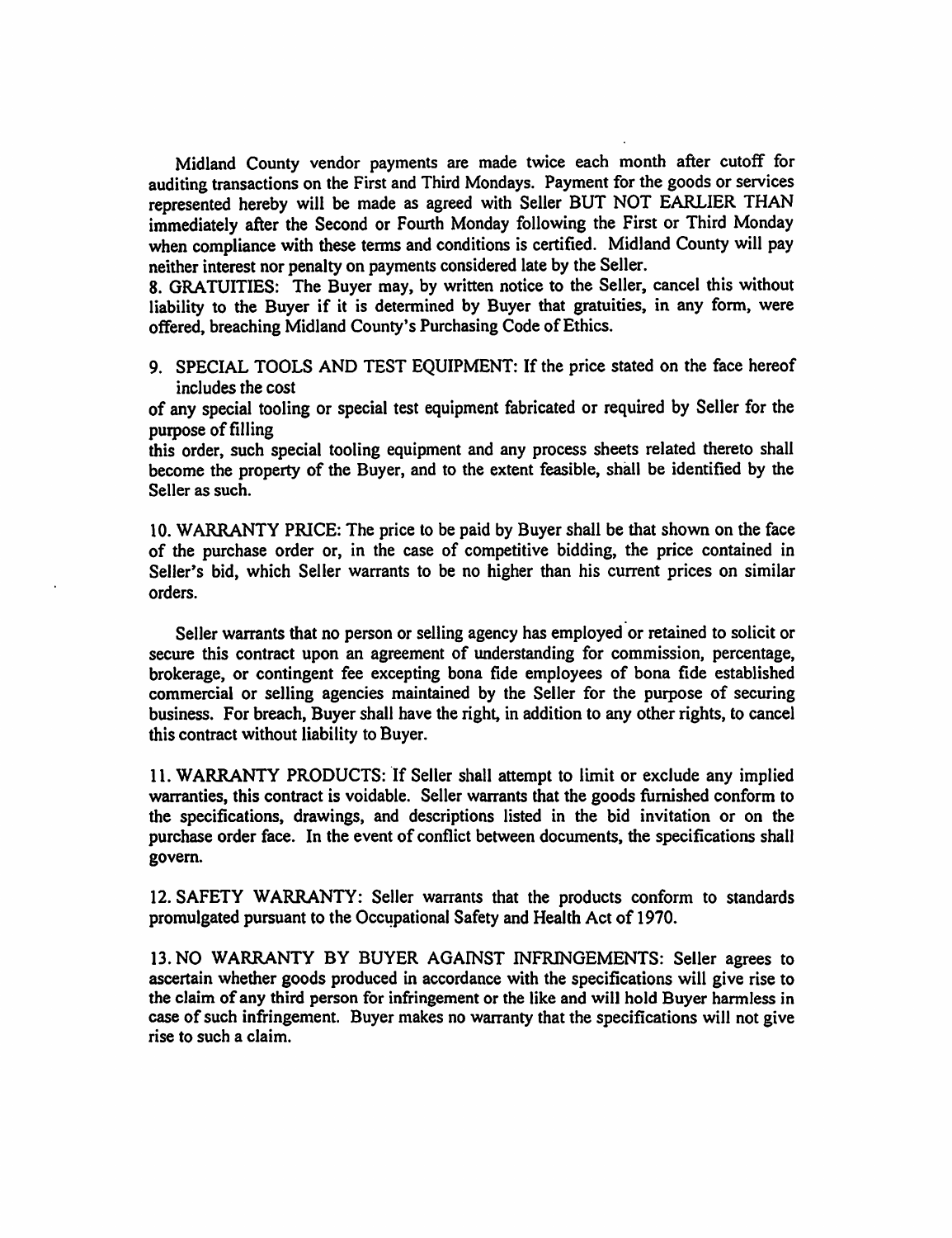14. RIGHT OF INSPECTION: Buyer shall have the right to inspect the goods at delivery before accepting them.

15. CANCELLATION: In addition to other available remedies, Buyer shall have the right to cancel this contract if Seller breaches any of these terms and conditions, becomes insolvent, or commits acts of bankruptcy.

16. TERMINATION: The performance of work under this contract may be terminated by the Buver by delivering to Seller a "Notice of Termination" specifying the extent the order is terminated and the date it is to become effective. Such right is in addition to and not in lieu of rights of Buyer set forth in Clause 15 herein.

17. FORCE MAJEURE: If by reason of Force Majeure, either party hereto shall be rendered unable wholly or in part to carry out its obligations, such party shall give notice of Force Majeure to the other party in writing within a reasonable time. The obligation of the party giving notice shall be suspended during the continuance of the inability then claimed. Such party shall attempt to overcome such inability with all reasonable dispatch.

The term Force Majeure shall mean Acts of God, strikes, lockouts, or other industrial disturbances, act of public enemy, orders of any kind of the United States or the State of Texas or any civil or military authority, insurrections, riots, epidemics, landslides, lightning, earthquake, fires, hurricanes, storms, floods, washouts, droughts, arrests, restraint of government and people, civil disturbances, explosions, breakage or accidents to machinery, pipelines or canals, or other cause not reasonable within the control of the party claiming such inability.

18. ASSIGNMENT DELEGATION: No right or interest in this contract shall be assigned or delegation of any obligation made by Seller without the written consent of Buyer.

19. WAIVER: No claim or right arising out of a breach of this contract shall be discharged by waiver or renunciation without consideration, and such waiver or renunciation must be in writing.

20. MODIFICATIONS: This contract can be modified or rescinded only by writing signed by both of the parties or their duly authorized agents.

21. INTERPRETATION PAROLE EVIDENCE: This writing is intended by the parties as a complete, exclusive and final expression of their agreement.

22. APPLICABLE LAW: This agreement shall be governed by the Texas State Purchasing Act (Texas Local Government Code Section 262) and Uniform Commercial Code. Wherever the term "Uniform Commercial Code" is used, it shall be construed as meaning the Uniform Code as adopted in the State of Texas as effective and in force on the date of this agreement.

23. ADVERTISING: Seller shall not advertise, without Buyer's consent, that Buyer has entered into this contract.